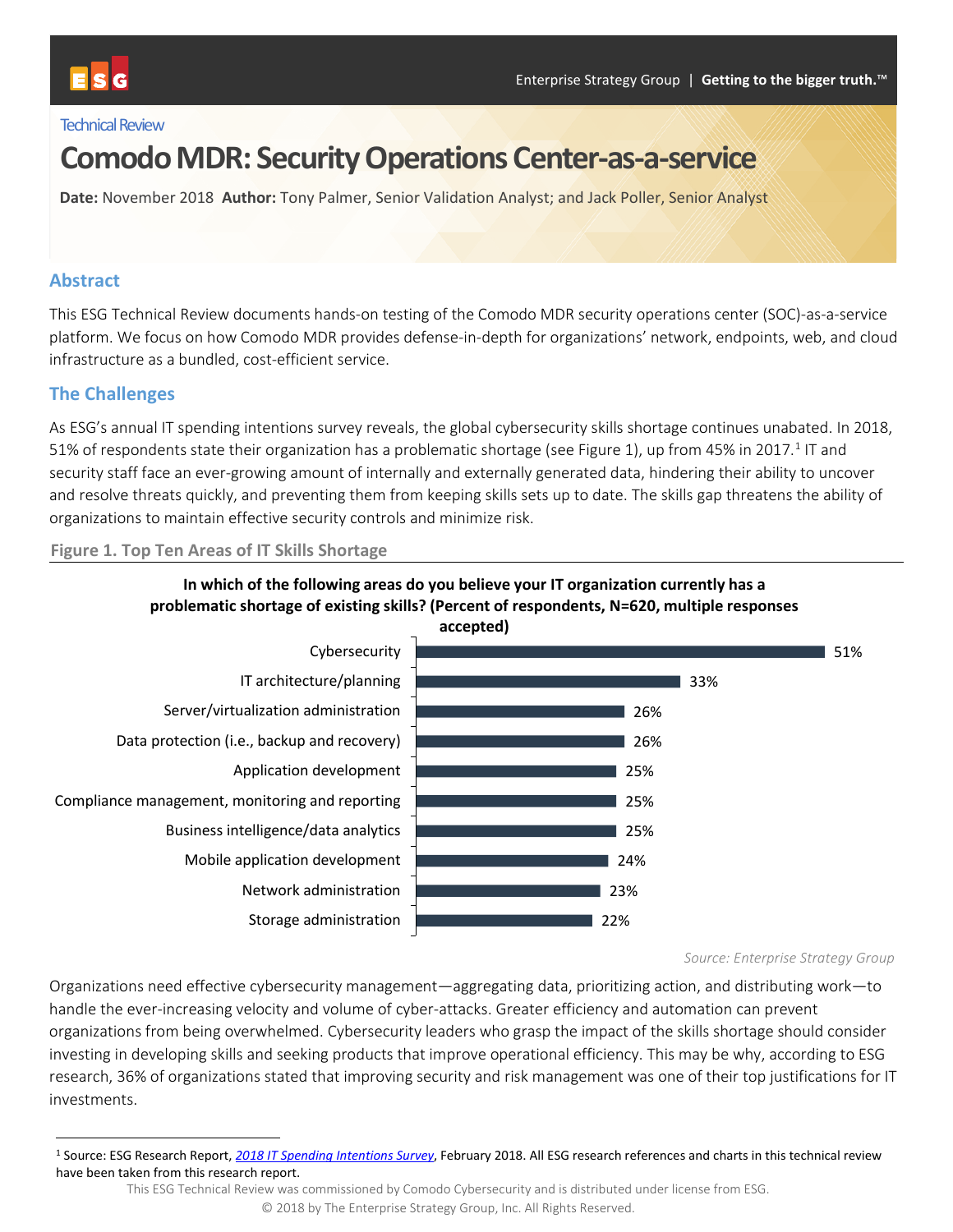## **The Solution: Comodo MDR**

Comodo MDR is an integrated suite of managed detection and response technologies and services for advanced cybersecurity. The security operations center-as-a-service (SOCaaS) includes managed network (NDR), endpoint (EDR), web (WDR), and cloud (CDR) detection and response modules. Comodo MDR models operations on the [NIST Cybersecurity](https://www.nist.gov/cyberframework)  [Framework—](https://www.nist.gov/cyberframework)standards, guidelines, and best practices to manage cybersecurity-related risk. NIST designed the framework to provide a prioritized, flexible, and cost-effective approach to promote the protection and resilience of IT infrastructure. This framework is organized around:

- Identify-Organizations can identify emerging threats using continuous log monitoring and behavioral anomaly detection integrated with external threat intelligence sources.
- Protect-Managed detection and response is layered on top of network, endpoint, cloud, and web detection and response and uses continuous monitoring as part of the defense-in-depth strategy to ensure perimeter, endpoint, back-end, and DMZ systems are free from compromise.
- Detect-Event correlations, behavioral analyses, real-time event processing, and correlation across all sensors enable detection of attacks.
- Respond—Preemptive containment technology, automation, and integration with various playbooks enable analysts to make the appropriate decisions, containing attacks and removing the possibility of attack propagation.



- Recover—Incident and case management services support enables onsite staff to manage the process of recovering from an attack.
- Review—Complete logging from event detection through response and recovery provide the mechanism for the cybersecurity team to review, adapt, and improve security and response for changes in adversary threats and techniques.

## **Why Comodo MDR?**

ESG asked organizations what they felt were the three most important attributes of a cybersecurity platform.[2](#page-1-0) Broad coverage across threat vectors like email and web (38%), central management across all products and services (33%), capabilities across prevention, detection, and response (31%), and coverage that spans endpoints, networks, servers, and cloud-based workloads (27%) were the top four responses. Cloud-based back-end services and tightly-coupled products and services—i.e., products and managed service options offering central command-and-control—were also cited.

ESG analyzed MDR offerings from five vendors including Comodo MDR to estimate the maturity level of the market versus Comodo's MDR offering. All vendors provided a few key features that can be defined as baseline MDR functionality. These features include managed network detection and response, integration with threat intelligence feeds, security monitoring, incident analysis, log data collection and correlation, and dedicated support staff. Comodo's global real-time support architecture includes 24x7 monitoring and detection at three unique global sites with five separate threat labs and is staffed by more than 150 cybersecurity experts.

Comodo has a more holistic view of what an MDR platform should be and has integrated all their technologies and products into the offering. There are numerous categories of functionality where Comodo MDR differentiates itself, detailed in [Table](#page-2-0)  [1.](#page-2-0)

<span id="page-1-0"></span> <sup>2</sup> Source: ESG Master Survey Results, *[Enterprise-class Cybersecurity Vendor Sentiment Survey](https://research.esg-global.com/reportaction/enterpriseclasscybersecurityvendorsentiment/Toc)*, October 2018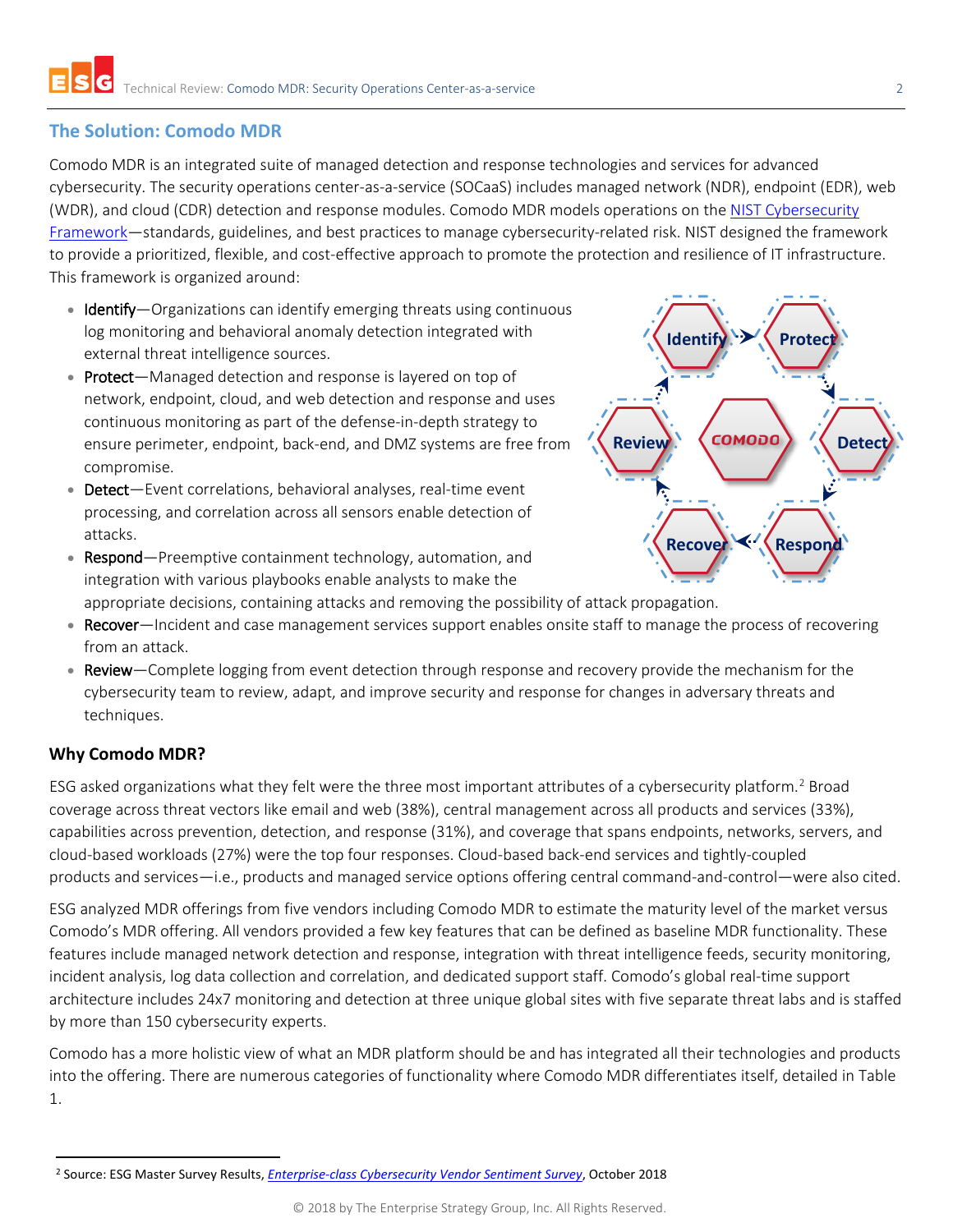

### <span id="page-2-0"></span>**Table 1. Comodo MDR Service Analysis**

| <b>Service</b>                                                                                                      | <b>Other MDR Vendors</b>                                                                                                    | <b>Comodo MDR</b>                                                                                                                                                                                                                                                                   |  |  |  |
|---------------------------------------------------------------------------------------------------------------------|-----------------------------------------------------------------------------------------------------------------------------|-------------------------------------------------------------------------------------------------------------------------------------------------------------------------------------------------------------------------------------------------------------------------------------|--|--|--|
| Managed endpoint                                                                                                    | Other vendors we examined offer some level of                                                                               | • Base-event level environment analysis.                                                                                                                                                                                                                                            |  |  |  |
| detection and response<br>Managed application<br>detection and response;<br>Managed cloud<br>detection and response | managed endpoint detection and response.<br>Most vendors we examined offer application and<br>cloud detection and response. | Granular root-cause analysis.<br>$\bullet$<br>Monitors user access and security<br>$\bullet$<br>configuration changes.<br>• Data loss prevention for cloud apps.<br>Threat and anomaly detection and<br>$\bullet$<br>remediation.                                                   |  |  |  |
| Managed web detection<br>and response                                                                               | No vendors we examined offer managed web<br>detection and response.                                                         | • Web Application Firewall (WAF) provisioned<br>over a Secure Content Delivery Network (CDN)<br>• Staffed by certified security analysts in a<br>24x7x365 Cyber Security Operations Center<br>(CSOC).<br>• Powered by a SIEM that leverages data from<br>over 85 million endpoints. |  |  |  |
| User and entity behavior<br>analytics                                                                               | Other vendors we examined offer some level of<br>user and entity behavior analytics                                         | Profiling and alerting for anomalous behaviors<br>$\bullet$<br>and patterns on network, cloud, and endpoint<br>assets.                                                                                                                                                              |  |  |  |
| Threat hunting                                                                                                      | Other vendors we examined offer some level of a<br>threat hunting service.                                                  | • Data visualization and analysis, statistical<br>correlations, and data pivoting.<br>• Base-event granularity to enable analysts to<br>hunt for threats throughout the environment.                                                                                                |  |  |  |
| Incident response                                                                                                   | Other vendors we examined offer some level of<br>incident response.                                                         | Multiple diverse techniques to disrupt and<br>$\bullet$<br>contain threats: APIs, watchlists, rules updates,<br>isolation of processes or hosts from the<br>network via endpoint agents, and/or locking<br>and suspending user accounts.                                            |  |  |  |
| Case management                                                                                                     | Most vendors we examined offer some level of<br>case management.                                                            | Workflow integration tools prioritize alerts<br>correctly to increase the speed and accuracy<br>of remediation.                                                                                                                                                                     |  |  |  |
| Pre-emptive<br>containment                                                                                          | No vendors we examined offered pre-emptive<br>containment.                                                                  | Comodo MDR offers a pre-emptive approach<br>$\bullet$<br>to containment, using the Valkyrie file verdict<br>system to isolate unknown files on endpoints<br>and return a fast decision.                                                                                             |  |  |  |
| Cloud-based SIEM                                                                                                    | Some vendors we examined offer a cloud based<br>SIEM, others rely on on-premises offerings.                                 | • Event and forensic data across multiple<br>network, endpoint, web, and cloud sensors are<br>made available in a uniform log with a<br>standardized visual interface.<br>• Included in MDR with no licensing,<br>infrastructure, or CapEx required.                                |  |  |  |
| Al support                                                                                                          | Some vendors we examined leverage some level<br>of AI and machine learning.                                                 | Semi-supervised artificial intelligence engine.<br>$\bullet$<br>Comodo's cybersecurity analyst decisions are<br>$\bullet$<br>fed into the AI intelligence engine to<br>accelerate the detection and response to new<br>threats.                                                     |  |  |  |

*Source: Enterprise Strategy Group*

Comodo's goal is to redefine SOC operations, turning the current model on its head. Today, organizations employ numerous tier-1 cybersecurity analysts to monitor feeds and alerts from many independent tools from different vendors and sift through false positives, "screen watchers," if you will. Comodo MDR is designed to provide intelligent automation to enable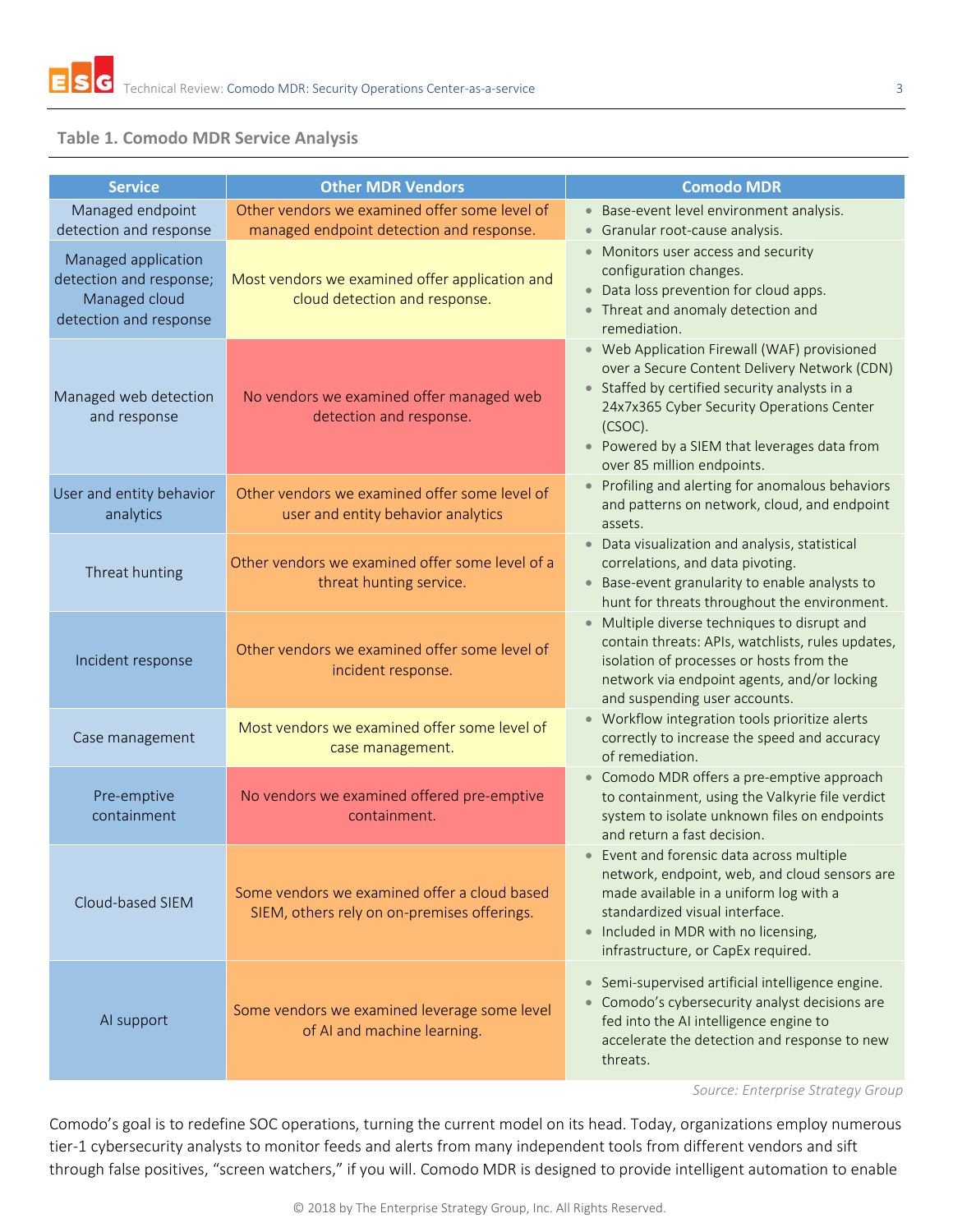people to be deployed on more strategic and valuable tasks. Using Comodo MDR also enables organizations to extend their IT and security staff capabilities with Comodo's three-tiered analyst-supported SOC services.

Another important challenge for organizations is threats and attacks from outside their sphere of awareness. Organizations pay close attention to their own network and the devices and activity on it, but other attack spaces—the deep web and dark web, for example—might be completely invisible to them. Comodo MDR pulls data and intelligence from all areas into its platform to provide actionable intelligence to enable organizations to hunt for threats.

## **ESG Lab Tested**

First, ESG looked at Comodo EDR with a goal of validating how it provides alerting for early warnings of known and unknown threats as well as detection of events and response. Comodo EDR requires a lightweight endpoint agent that consumes less than 1% CPU and 15-20MB RAM and can be deployed via group policy object (GPO) or by remote script execution on Comodo ONE, Comodo's remote monitoring and management platform. The EDR dashboard, seen in [Figure 2,](#page-3-0) provides a summary view of malware and suspicious activity, including both early-warning alerts and detections of malware attacks. All are clickable links, enabling quick drill-down and investigation. In this case, we noted the most alerted endpoint, clicked on the total alerts link, and selected the endpoint to see the list of alerts associated with it.



<span id="page-3-0"></span>**Figure 2. The Comodo EDR Dashboard**

*Source: Enterprise Strategy Group*

In the alerts, we selected the top suspicious system process creation alert and clicked *details*. This showed us details on the file that created the suspicious process, including the file trajectory (i.e., movement of the file inside an organization), how

EDR leverages Comodo's fullycustomizable security policies. All license types come with Comodo's set of recommended security policies, but customers can customize security policies that alert on based on their business requirements.

the file operated (i.e., through PowerShell), and what specific commands were executed.

There is a tremendous amount of additional detail and context provided by Comodo EDR that enables organizations to easily see which endpoints have executed this file and all the events the file has been involved in. This file was an unknown file when these alerts were generated, and EDR provided an early warning that enabled quick investigation and response. Next, we looked at how Comodo NDR works with on-premises sensors and other Comodo MDR components

to collect and process logs and data from customer networks and automatically create incidents in the Comodo SOC. We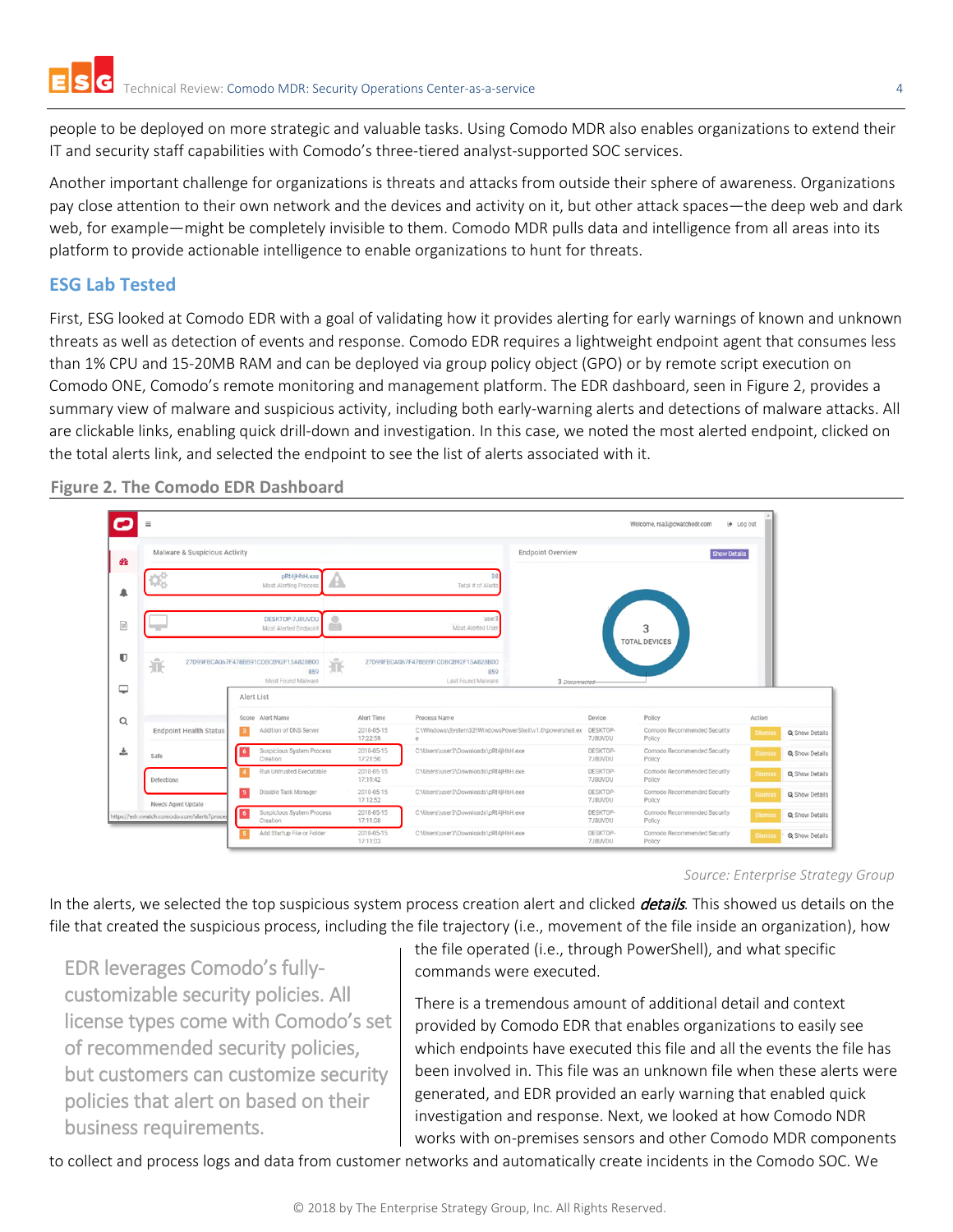simulated multiple malware attacks on a test workstation running Windows 10 and the Comodo Internet Security client. We launched multiple malware attacks from the wicar.org website to observe how Comodo MDR integrates Comodo's suite of security offerings. [Figure 3](#page-4-0) shows the Comodo NDR dashboard after the malware payloads were detonated; incidents were generated automatically by the appropriate Comodo NDR component for detected malware, activities, behaviors, and intrusions.

| Incidents > Incident Management |                                    |            |                                                 |                                             |                                  |              |               |  |  |
|---------------------------------|------------------------------------|------------|-------------------------------------------------|---------------------------------------------|----------------------------------|--------------|---------------|--|--|
|                                 | Generate Report [4]                |            | Priority<br>Customer                            |                                             |                                  |              |               |  |  |
| Category                        | Subject                            | Object     | Name                                            | Date                                        | All<br>$\boldsymbol{\mathrm{v}}$ | $\checkmark$ | All           |  |  |
| MALW.                           | TrojWare.Win32.Ransom.Petya.jte    | WN10DEMO02 | <b>Endpoint Malware Activity</b>                | 2018-04-16 16:00:33                         | Name                             |              | User          |  |  |
| <b>MALW</b>                     | Malware@#29x03grf7ntsl             | WN10DEMO02 | <b>Endpoint Malware detection</b>               | 2018-04-16 16:00:33                         |                                  | $\checkmark$ | All           |  |  |
| <b>MALW</b>                     | .UnclassifiedMalware               | WN10DEMO02 | <b>Endpoint Malware detection</b>               | 2018-04-16 16:00:33                         |                                  |              |               |  |  |
| <b>MALW</b>                     | TrojWare.Win32.Ransom.Petya.jte    | WN10DEMO02 | <b>Endpoint Malware Activity</b>                | 2018-04-16 16:00:33                         | Object                           |              | Category      |  |  |
| <b>MALW</b>                     | Administrator                      | WN10DEMO02 | <b>Endpoint Containment Malicious Detection</b> | 2018-04-16 16:00:33                         |                                  | $\checkmark$ | All           |  |  |
| <b>MALW</b>                     | TrojWare.Win32.Trojan.Agent.fchdz  | WN10DEMO02 | <b>Endpoint Malware Activity</b>                | 2018-04-16 16:00:33                         |                                  |              |               |  |  |
| <b>MALW</b>                     | Malware@#3s0cs57nk8p20             | WN10DEMO02 | <b>Endpoint Malware detection</b>               | 2018-04-16 16:00:33                         | Subject                          |              | Type          |  |  |
| <b>UNUSI</b>                    |                                    |            | Test Wicar.org                                  | 2018-04-16 15:54:32                         |                                  | ٠            | All           |  |  |
| <b>UNCAT</b>                    | ET CURRENT_EVENTS Probably Evi     | 2017499    | New NxIDS Event Triggered                       | 2018-04-16 15:54:32                         |                                  |              | <b>Status</b> |  |  |
| <b>MALW</b>                     | Malware@#3sbpe35xsbbmu             | WN10DEMO02 | <b>Endpoint Malware detection</b>               | 2018-04-16 15:54:32                         |                                  |              |               |  |  |
| <b>UNCAT</b>                    | ET EXPLOIT Possible Internet Expl  | 2022797    | New NxIDS Event Triggered                       | 2018-04-16 15:54:32                         | Search                           | ۰            | Open          |  |  |
| <b>UNCAT</b>                    | ET WEB CLIENT PowerShell call in   | 2025062    | New NxIDS Event Triggered                       | 2018-04-16 15:54:32                         |                                  |              |               |  |  |
| <b>MALW</b>                     | Malware@#1o53qr5t03djs             | WN10DEMO02 | Endpoint Malware detection                      | 2018-04-16 15:54:32                         |                                  |              | Identity      |  |  |
| <b>MALW</b>                     | TrojWare.VBS.Exploit.K@334619480   | WN10DEMO02 | <b>Endpoint Malware Activity</b>                | 2018-04-16 15:54:32                         |                                  |              |               |  |  |
| <b>UNCAT</b>                    | ET EXPLOIT Metasploit js_property  | 2016519    | New NxIDS Event Triggered                       | 2018-04-16 15:54:32                         |                                  |              |               |  |  |
| <b>MALW</b>                     | Malware@#xgi4rmucsjhj              | WN10DEMO02 | <b>Endpoint Malware detection</b>               | 2018-04-16 15:54:32                         |                                  |              |               |  |  |
| <b>UNCAT</b>                    | ET EXPLOIT Possible Internet Expl  | 2019734    | New NxIDS Event Triggered                       | 2018-04-16 15:54:32                         | Search By Id                     |              |               |  |  |
| <b>IINICAT</b>                  | CT IAICD CLIENIT Doccible Internet | 2010042    | Now NuINC Cunnt Triananad                       | 3010 04 16 15-54-22<br>$\blacktriangleleft$ |                                  |              |               |  |  |

<span id="page-4-0"></span>**Figure 3. Automatically Generated Incidents in Comodo NDR**

*Source: Enterprise Strategy Group*

Next, we looked at how cWatch Web enables organizations to protect their websites leveraging Comodo's cloud-based SOC. We logged in to the cWatch Web customer portal, seen i[n Figure 4.](#page-4-1)

<span id="page-4-1"></span>**Figure 4. The cWatch Web Dashboard**

| cWatch                                               |               | concernation | <b>DASHBOARD</b><br>Let's make sure your site is secure! |                 |                            |                                                                                                                                                                                                                                                                                                                                                     |                     |                                                                                                                                                                                                                                                                                                                                                     |                                                                                                                                                                                                                                                                                                                                                     |                                              | <b>El Simple View</b> |
|------------------------------------------------------|---------------|--------------|----------------------------------------------------------|-----------------|----------------------------|-----------------------------------------------------------------------------------------------------------------------------------------------------------------------------------------------------------------------------------------------------------------------------------------------------------------------------------------------------|---------------------|-----------------------------------------------------------------------------------------------------------------------------------------------------------------------------------------------------------------------------------------------------------------------------------------------------------------------------------------------------|-----------------------------------------------------------------------------------------------------------------------------------------------------------------------------------------------------------------------------------------------------------------------------------------------------------------------------------------------------|----------------------------------------------|-----------------------|
| Welcome<br>gail.smythe@bric.com<br>040<br>Navigation | $\mathbb C$   |              | No Malware Found                                         |                 |                            |                                                                                                                                                                                                                                                                                                                                                     | Vulnerabilities     |                                                                                                                                                                                                                                                                                                                                                     |                                                                                                                                                                                                                                                                                                                                                     | Attacks<br>Blocked<br>3K                     |                       |
| E Dashboard<br>futureoilgas.com                      | $\,$          |              | PREMIUM                                                  |                 |                            |                                                                                                                                                                                                                                                                                                                                                     |                     |                                                                                                                                                                                                                                                                                                                                                     |                                                                                                                                                                                                                                                                                                                                                     |                                              |                       |
| internationalcapit.                                  | $\rightarrow$ |              | PRO<br><b>BASIC</b>                                      |                 |                            |                                                                                                                                                                                                                                                                                                                                                     |                     |                                                                                                                                                                                                                                                                                                                                                     |                                                                                                                                                                                                                                                                                                                                                     |                                              |                       |
|                                                      |               |              |                                                          |                 |                            |                                                                                                                                                                                                                                                                                                                                                     |                     |                                                                                                                                                                                                                                                                                                                                                     |                                                                                                                                                                                                                                                                                                                                                     |                                              |                       |
| raid.tech                                            | $\,$          |              | Site                                                     |                 |                            | Malware                                                                                                                                                                                                                                                                                                                                             | CDN                 | <b>DDOS</b>                                                                                                                                                                                                                                                                                                                                         | AIN                                                                                                                                                                                                                                                                                                                                                 | <b>Advanced Correlation</b>                  |                       |
| hostcity.com                                         | $\mathbf{y}$  |              | + futureoligas.com                                       | Reputation<br>⊛ | vulnerabilities<br>$\odot$ | $\odot$                                                                                                                                                                                                                                                                                                                                             | 1.84 SB Transferred | ◉                                                                                                                                                                                                                                                                                                                                                   | $\begin{picture}(20,20) \put(0,0){\line(1,0){10}} \put(15,0){\line(1,0){10}} \put(25,0){\line(1,0){10}} \put(25,0){\line(1,0){10}} \put(25,0){\line(1,0){10}} \put(25,0){\line(1,0){10}} \put(25,0){\line(1,0){10}} \put(25,0){\line(1,0){10}} \put(25,0){\line(1,0){10}} \put(25,0){\line(1,0){10}} \put(25,0){\line(1,0){10}} \put(25,0){\line(1$ | & Alerting<br>72 alerts created for SoC team | Managed WAF           |
|                                                      | $\rightarrow$ |              | + internationalcapitalconference.com                     | $\odot$         | $\odot$                    | $\begin{picture}(20,20) \put(0,0){\line(1,0){10}} \put(15,0){\line(1,0){10}} \put(15,0){\line(1,0){10}} \put(15,0){\line(1,0){10}} \put(15,0){\line(1,0){10}} \put(15,0){\line(1,0){10}} \put(15,0){\line(1,0){10}} \put(15,0){\line(1,0){10}} \put(15,0){\line(1,0){10}} \put(15,0){\line(1,0){10}} \put(15,0){\line(1,0){10}} \put(15,0){\line(1$ | 0.32 GB Transferred | $\odot$                                                                                                                                                                                                                                                                                                                                             | $\begin{array}{c} \hline \text{ } \\ \text{ } \\ \text{ } \end{array}$                                                                                                                                                                                                                                                                              | 124 alerts created for SoC team              |                       |
| powergenerationt.                                    |               |              | $+$ raid tech                                            | $\odot$         | $\odot$                    | $\odot$                                                                                                                                                                                                                                                                                                                                             | 0.38.08 Transferred | $\begin{picture}(20,20) \put(0,0){\line(1,0){10}} \put(15,0){\line(1,0){10}} \put(25,0){\line(1,0){10}} \put(25,0){\line(1,0){10}} \put(25,0){\line(1,0){10}} \put(25,0){\line(1,0){10}} \put(25,0){\line(1,0){10}} \put(25,0){\line(1,0){10}} \put(25,0){\line(1,0){10}} \put(25,0){\line(1,0){10}} \put(25,0){\line(1,0){10}} \put(25,0){\line(1$ | $\begin{array}{c} \hline \text{ } \\ \text{ } \\ \text{ } \end{array}$                                                                                                                                                                                                                                                                              | 44 alerts created for SoC team               |                       |
| oilandgastechnolo                                    | $\,$          |              | $+$ hostcity com                                         | $\odot$         | $^\circledR$               | $\odot$                                                                                                                                                                                                                                                                                                                                             | 0.87 08 Transferred | $\odot$                                                                                                                                                                                                                                                                                                                                             | $\begin{array}{c} \hline \text{ } \\ \text{ } \\ \text{ } \end{array}$                                                                                                                                                                                                                                                                              | 227 alerts created for SoC team              |                       |
|                                                      | $\rightarrow$ |              | + powergenerationtechnology.net                          | ۵               | $\odot$                    | $\odot$                                                                                                                                                                                                                                                                                                                                             | 0.02 GB Transferred | $\odot$                                                                                                                                                                                                                                                                                                                                             | $_{\odot}$                                                                                                                                                                                                                                                                                                                                          | $\odot$                                      |                       |
|                                                      |               |              | + ollandgastechnology.net                                | $\odot$         | $\odot$                    | $\odot$                                                                                                                                                                                                                                                                                                                                             | 3.02 GB Transferred | $\circledcirc$                                                                                                                                                                                                                                                                                                                                      | $\circledcirc$                                                                                                                                                                                                                                                                                                                                      | 1283 alerts created for SoC team             |                       |
| marineoffshoretec<br>renewable-energy-               |               |              | + marineoffshoretechnology.net                           | $\odot$         | $\odot$                    | $\odot$                                                                                                                                                                                                                                                                                                                                             | 0.24 GB Transferred | $\odot$                                                                                                                                                                                                                                                                                                                                             | $\begin{array}{c} \hline \text{C} \end{array}$                                                                                                                                                                                                                                                                                                      | 447 alerts created for SoC team              |                       |

*Source: Enterprise Strategy Group*

In the customer portal, organizations start with a summary view of their sites that are protected by cWatch Web. In addition to overviews of malware, vulnerabilities, and blocked attacks, an organization can easily drill down into any of its sites and learn more about any of the categories listed, such as reputation, malware, vulnerabilities, etc. We clicked on the site name *oilandgastechnoloy.net* and selected Malware.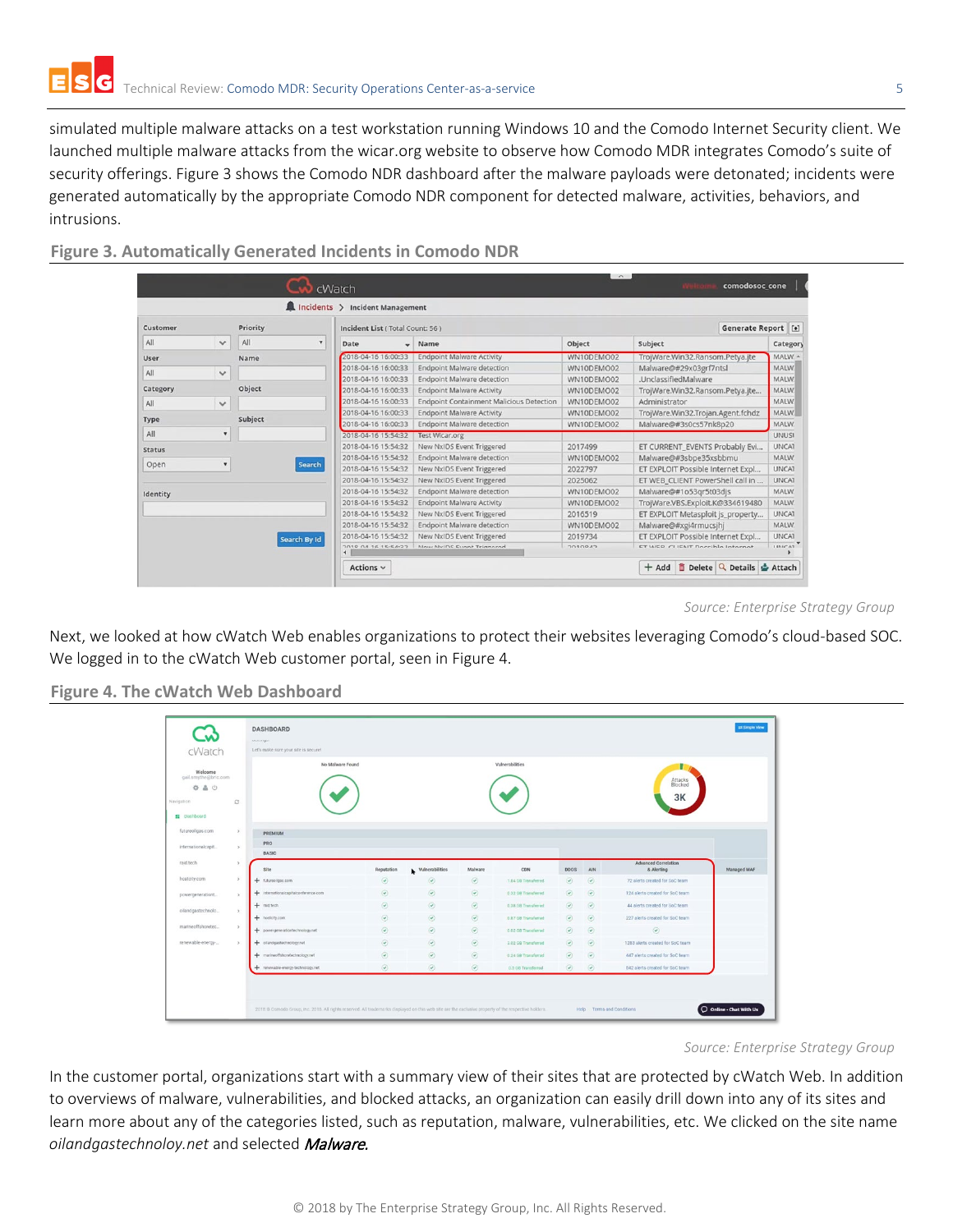

## **Figure 5. The cWatch Web Dashboard**

| cWatch                               |               | ✔ Malware Scanner is activated.                                     | Click 'Start Scan' to initiate malware scan for this site.                   |                                               | O Start Scan<br>Daily Scan Limit left : 10        |                    |
|--------------------------------------|---------------|---------------------------------------------------------------------|------------------------------------------------------------------------------|-----------------------------------------------|---------------------------------------------------|--------------------|
| spinsoregues@servisiona<br>÷.<br>A O |               |                                                                     | Click 'Request Malware Cleanup' to initiate malware scan and cleanup ticket. |                                               | O Request Malware Cleanup                         |                    |
| Navigation                           | $\mathcal{C}$ |                                                                     |                                                                              |                                               |                                                   |                    |
| <b>IE</b> Dashboard                  |               |                                                                     |                                                                              |                                               |                                                   |                    |
| futureoilgas.com                     | $\rightarrow$ | $\sim$                                                              | Scan Date and Time: 06.07.2018 - 09:06                                       | Malware Found: 0                              |                                                   |                    |
| internationalcapit                   | $\rightarrow$ | ÷                                                                   | Scan Date and Time: 05.07.2018 - 21:06                                       | Malware Found: 0                              |                                                   |                    |
| raid.tech                            | $\lambda$     |                                                                     | Scan Date and Time: 05.07.2018 - 08:51                                       | Malware Found: 9<br>Cleanup Completed         | Malware Cleanup Request Progress<br>00% Completed | Request ID: 130782 |
| hostcity.com                         | $\rightarrow$ |                                                                     | Scan Date and Time: 04.07.2018 - 21:36                                       | Malware Found: 9                              |                                                   |                    |
| powergenerationt.                    | $\rightarrow$ | $\sim$                                                              | Scan Date and Time: 04.07.2018 - 13:26                                       | Malware Found: 9                              |                                                   |                    |
| oilandgastechnolo                    | $\sim$        | $\frac{1}{2} \left( \frac{1}{2} \right) \left( \frac{1}{2} \right)$ | Scan Date and Time: 04.07.2018 - 09.36                                       | Malware Found: 0                              |                                                   |                    |
| Alert                                |               |                                                                     | Scan Date and Time: 03.07.2018 - 21:06                                       | Malware Found: 9                              |                                                   |                    |
| Overview                             |               | $+$                                                                 | Scan Date and Time: 03.07.2018 - 09:38                                       | Malware Found: 9                              |                                                   |                    |
| Vulnerabilities                      |               | $\sim$                                                              | Scan Date and Time: 02.07.2018 - 21:01                                       | Malware Found: 9                              |                                                   |                    |
| Malware                              |               | $\sim$                                                              | Scan Date and Time: 02.07.2018 - 14:01                                       | Malware Found: 9                              |                                                   |                    |
| CSOC.                                |               |                                                                     |                                                                              |                                               |                                                   |                    |
| <b>CDN Metrics</b>                   |               |                                                                     |                                                                              | First Previous 1 2 3 4 5 6 7 8 9 10 Next Last |                                                   |                    |
| Firewall Rules                       |               |                                                                     |                                                                              |                                               |                                                   |                    |
| Settings                             |               |                                                                     |                                                                              |                                               |                                                   |                    |

*Source: Enterprise Strategy Group*

As Figure 5 shows, in a scheduled scan, nine instances of malware were found on this site. Behind the scenes, nine tickets

requesting cleanup were automatically opened in the Comodo SOC, and all nine were automatically cleaned. cWatch Web also takes automated actions to address vulnerabilities in multiple categories and has the availability to virtually patch servers by creating targeted firewall rules to address open vulnerabilities until a patch becomes available.

ESG looked at multiple other components of the Comodo solution and how they integrated into the overall service. One example is Valkyrie, Comodo's cloud-based file analysis platform that provides static, dynamic, and human expert analysis for submitted known and unknown files. Valkyrie is the file analysis platform for all Comodo 360 network and endpoint solutions. Valkyrie's verdict-driven file analysis platform processes over 200 million unknown file submissions per day, uncovering more than 300 million unknown files every year leveraging integrated Comodo solutions, partners, and their active global community of threat researchers.

Addressing malware on websites is very different from addressing malware on endpoints. Backdoors, code inserted into legitimate PHP scripts, and other non-executable components that are designed to deliver the payload would not be detected by traditional endpoint protection, which scans for executables and their behaviors.

# **Why This Matters**

To address the cybersecurity skills gap, organizations need efficiency and automation for effective cybersecurity management if they hope to handle the ever-increasing velocity and volume of cyber-attacks without being overwhelmed. According to ESG research, 36% of organizations stated that improving security and risk management was one of their top justifications for IT investments.

Comodo has created an integrated, cloud-based SOCaaS offering that enables organizations to quickly and easily leverage the components they need—endpoint, network, web, cloud, or all four—along with Comodo's team of highly skilled security analysts to improve their security posture simply and cost-effectively.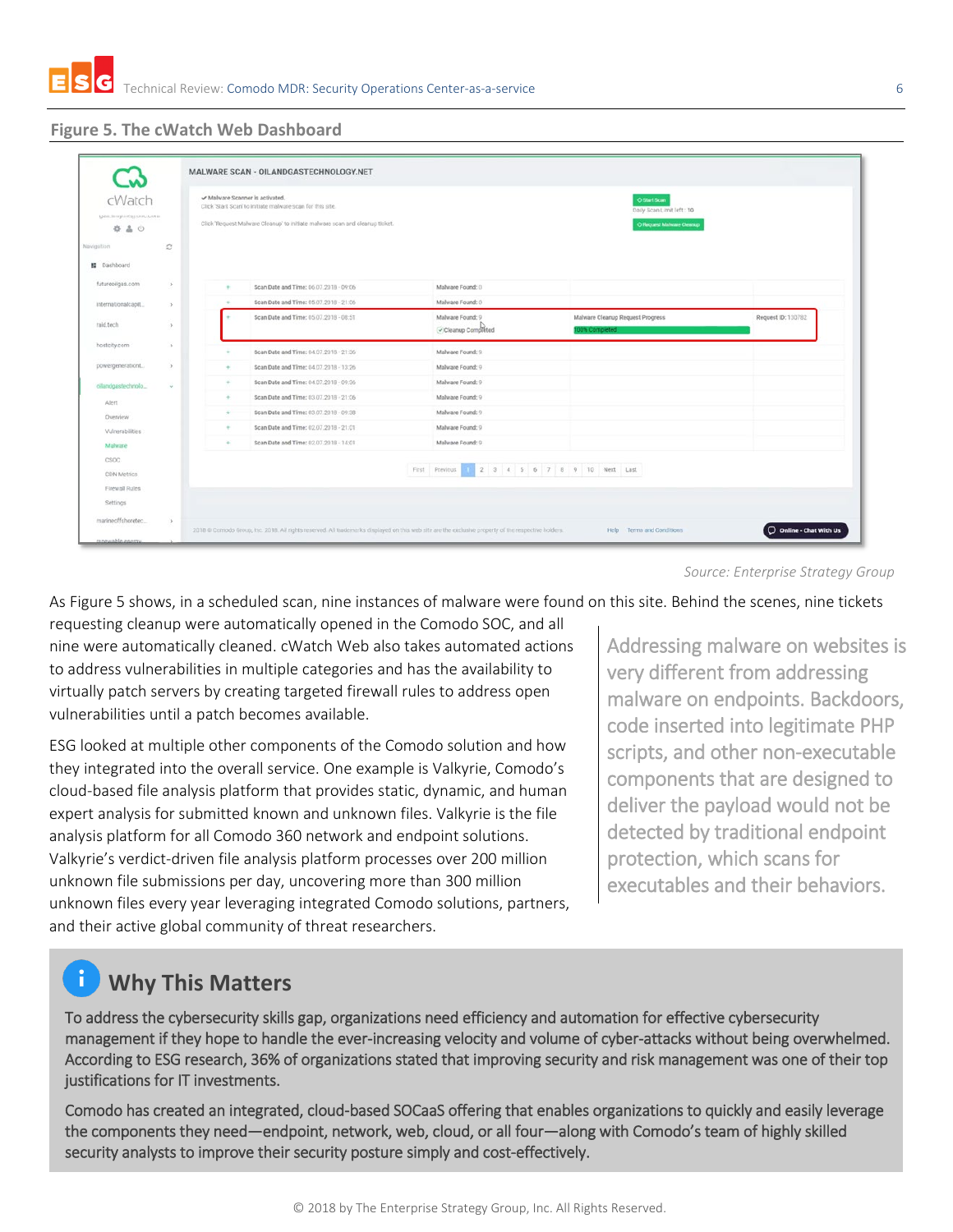## **The Bigger Truth**

The ever-increasing volume and velocity of data, the shift to cloud architectures, digital transformation initiatives, and the growing sophistication of malicious actors are putting increasing demands on IT infrastructures, and high-performant cybersecurity solutions are often hampered by the increasing complexity of IT infrastructures. According to recent ESG research, more than two-thirds of surveyed organizations said that their IT environment has gotten more complex in the last two years. This complexity blurs the infrastructure perimeter, and makes it difficult to defend network, endpoint, cloud, and web workloads. Thus, it's no surprise that organizations are seeking to identify the best comprehensive security solution for their IT infrastructure.

When a security event hits, many organizations scramble for answers to questions such as:

- What happened?
- Who perpetrated it?
- Where did it occur?
- When did it begin?
- How did it happen?
- Why was it possible?
- And arguably the most important: What should we do now?

Effective incident response should handle all these questions quickly and effectively. ESG testing revealed that Comodo MDR enables organizations to quickly deploy and integrate a turnkey SOC for defense-in-depth protection of their critical assets (i.e., endpoints, networks, websites, and cloud resources), unifying all those different pieces under a common control framework and enabling organizations to not only be able to answer the questions listed above, but understand how to strengthen their security posture and prevent events in the future.

- NIST Cybersecurity Framework—Comodo MDR follows the well-known and well-regarded framework to identify, prevent, detect, respond to, and recover from threats and attacks.
- Improved economics—Comodo's SOCaaS delivers all features and functionality using an as-a-service model and reduces requirements for capital investments in cybersecurity IT infrastructure, software licenses, and the need for highly trained senior cybersecurity personnel.
- Global, real-time support— Comodo MDR uses a "follow-the-sun" model, with 24x7 monitoring and detection using three unique global sites, five separate threat labs, and more than 150 professionals and cybersecurity experts.
- Uniformity—Comodo MDR's security information and event manager (SIEM) makes all event and forensic data across multiple network, endpoint, web, and cloud sensors available in a uniform log with a standardized visual interface.
- Preemptive containment—Comodo patented technology preemptively contains and stops threats by denying malicious activity while allowing normal operations.
- Comprehensive coverage-Comodo MDR incorporates customer sensors for network, endpoint, web, and cloud workloads.
- Comprehensive threat hunting—Comodo provides a platform that delivers data visualization and analysis, statistical correlations, data pivoting, and other tools to enable security analysts to hunt for threats throughout the environment.
- AI guided MDR—Comodo's semi-supervised artificial intelligence engine learns from the activities and operations of Comodo's cybersecurity experts, accelerating the detection and response to new threats.

Organizations interested in automating the repetitive, tactical activities that consume their security teams today and move toward a proactive, intelligence-led model of prevention would be smart to explore how Comodo's MDR SOC-as-a-service can improve the operational efficiency of their cybersecurity teams, enabling them to rapidly and accurately answer those questions and improve their cybersecurity posture.